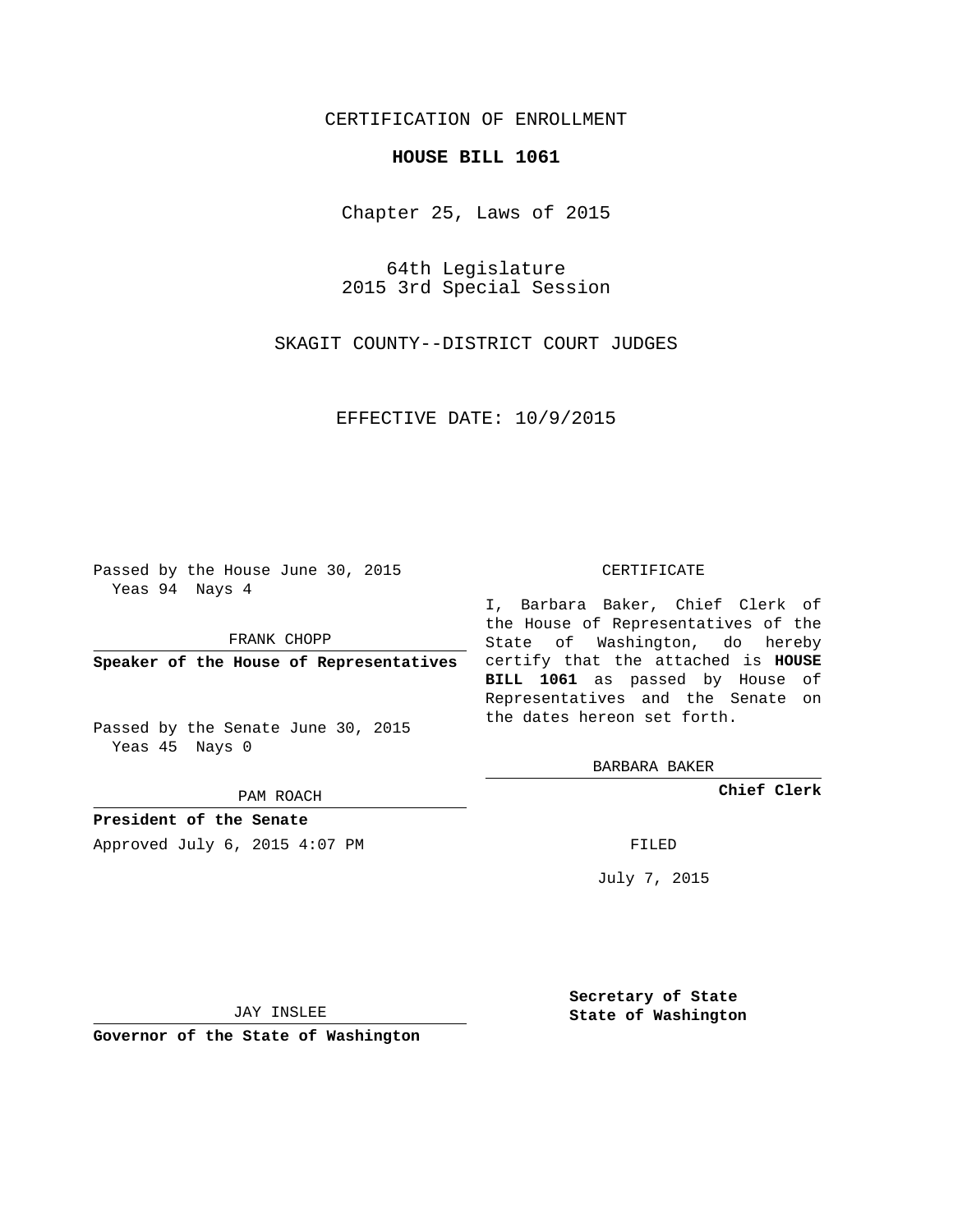## **HOUSE BILL 1061**

Passed Legislature - 2015 3rd Special Session

**State of Washington 64th Legislature 2015 Regular Session**

**By** Representatives Hayes, Lytton, Smith, Gregerson, Moeller, and Buys; by request of Board For Judicial Administration

Prefiled 12/31/14. Read first time 01/12/15. Referred to Committee on Judiciary.

1 AN ACT Relating to increasing the number of district court judges 2 in Skagit county; amending RCW 3.34.010; and creating a new section.

3 BE IT ENACTED BY THE LEGISLATURE OF THE STATE OF WASHINGTON:

4 **Sec. 1.** RCW 3.34.010 and 2011 c 43 s 1 are each amended to read 5 as follows:

 The number of district judges to be elected in each county shall 7 be: Adams, two; Asotin, one; Benton, five; Chelan, two; Clallam, two; Clark, six; Columbia, one; Cowlitz, three; Douglas, one; Ferry, one; Franklin, one; Garfield, one; Grant, three; Grays Harbor, two; Island, one; Jefferson, one; King, twenty-three in 2009, twenty-five in 2010, and twenty-six in 2011; Kitsap, four; Kittitas, two; Klickitat, two; Lewis, two; Lincoln, one; Mason, one; Okanogan, two; Pacific, two; Pend Oreille, one; Pierce, eleven; San Juan, one; 14 Skagit,  $((\text{two}))$ three; Skamania, one; Snohomish, eight; Spokane, eight; Stevens, one; Thurston, three; Wahkiakum, one; Walla Walla, two; Whatcom, two; Whitman, one; Yakima, four. This number may be 17 increased only as provided in RCW 3.34.020.

18 NEW SECTION. **Sec. 2.** The additional judicial position created 19 by section 1 of this act in Skagit county becomes effective only if 20 the county, through its duly constituted legislative authority,

p. 1 HB 1061.SL